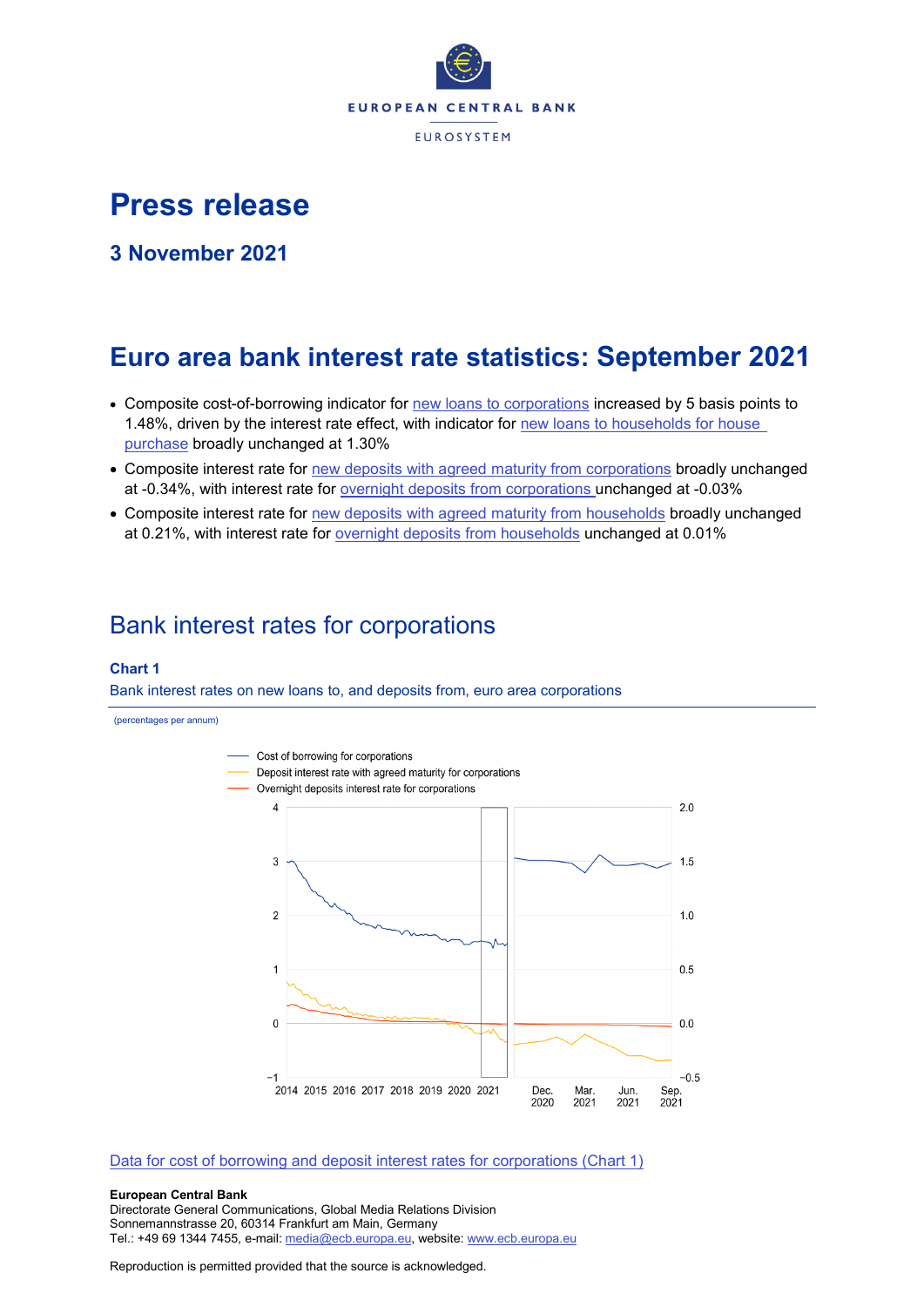The composite cost-of-borrowing indicator, which combines interest rates on all loans to corporations, increased, driven by the interest rate effect in September 2021. The interest rate on new loans of over €1 million with a floating rate and an initial rate fixation period of up to three months increased by 4 basis points to 1.27%, driven by the interest rate effect. The rate on new loans of the same size with an initial rate fixation period of over three months and up to one year rose by 14 basis points to 1.25%. This increase was due to developments in one euro area country and was driven by the interest rate effect. The interest rate on new loans of over €1 million with an initial rate fixation period of over ten years increased by 4 basis points to 1.26%, driven by the weight effect. In the case of new loans of up to €250,000 with a floating rate and an initial rate fixation period of up to three months, the average rate charged stayed almost constant at 1.80%.

As regards new deposit agreements, the interest rate on deposits from corporations with an agreed maturity of up to one year stayed constant at -0.36% in September 2021. The interest rate on overnight deposits from corporations stayed constant at -0.03%.

The interest rate on new loans to sole proprietors and unincorporated partnerships with a floating rate and an initial rate fixation period of up to one year decreased by 24 basis points to 1.87%. This decrease was due to developments in two euro area countries and was driven by the interest rate effect.

### **Table 1**

#### Bank interest rates for corporations

|                                                                               |          |                | <b>Bank interest rates</b> | <b>New business volumes</b><br>(EUR billions) |          |          |          |
|-------------------------------------------------------------------------------|----------|----------------|----------------------------|-----------------------------------------------|----------|----------|----------|
|                                                                               |          |                | Month-on-month change      |                                               |          |          |          |
|                                                                               |          | (basis points) |                            |                                               |          |          |          |
|                                                                               | Sep.     |                | Weight<br><b>Interest</b>  |                                               | Sep.     | Aug.     | Sep.     |
|                                                                               | 2021     |                | rate effect                | effect                                        | 2021     | 2021     | 2020     |
| <b>Corporations</b>                                                           |          |                |                            |                                               |          |          |          |
| <b>Composite cost-of-borrowing indicator</b>                                  | 1.48%    | $+5$           | $+5$                       | 0                                             | 264.68   | 265.57   | 279.94   |
| Loans of over $\epsilon$ 1M with a floating rate and i.r.f. of up to 3 months | 1.27%    | $+4$           | $+3$                       | o                                             | 91.28    | 70.77    | 101.55   |
| Loans of over €1M with an i.r.f. of over 3 months and up to 1 year            | 1.25%    | $+14$          | $+15$                      | $-1$                                          | 25.12    | 17.46    | 24.17    |
| Loans of over €1M with an i.r.f. of over 10 years                             | 1.26%    | $+4$           | 0                          | $+4$                                          | 9.21     | 6.13     | 8.73     |
| Loans of up to €0.25M with a floating rate and i.r.f. of up to 3 months       | 1.80%    | $+1$           | $+1$                       | 0                                             | 18.01    | 14.45    | 18.57    |
| Composite interest rate for new deposits with agreed maturity                 | $-0.34%$ | $+1$           | $\bf{0}$                   | $+1$                                          | 91.50    | 80.94    | 89.52    |
| Deposits with an agreed maturity of up to one year                            | $-0.36%$ | 0              | 0                          | $+1$                                          | 87.99    | 78.75    | 85.31    |
| <b>Overnight deposits*</b>                                                    | $-0.03%$ | $\bf{0}$       | 0                          | 0                                             | 2.571.20 | 2.549.59 | 2.344.89 |
| Sole proprietors and unincorporated partnerships                              |          |                |                            |                                               |          |          |          |
| Loans with a floating rate and i.r.f. of up to one year                       | 1.87%    | $-24$          | $-25$                      | $+1$                                          | 2.80     | 2.34     | 3.06     |

i.r.f. = initial rate fixation

\* For this instrument category, the concept of new business is extended to the whole outstanding amounts and therefore the business volumes are not comparable with those of the other categories. Outstanding amounts data are derived from the ECB's monetary financial institutions balance sheet statistics.

[Data for bank interest rates for corporations \(Table 1\)](http://sdw.ecb.europa.eu/browseSelection.do?type=series&q=MIR.M.U2.B.A2I.AM.R.A.2240.EUR.N+MIR.M.U2.B.A2A.D.R.1.2240.EUR.N+MIR.M.U2.B.A2A.Q.R.1.2240.EUR.N+MIR.M.U2.B.A2A.P.R.1.2240.EUR.N++MIR.M.U2.B.A2A.D.R.2.2240.EUR.N++MIR.M.U2.B.L22.F.R.A.2240.EUR.N++MIR.M.U2.B.A2D.F.R.A.2253.EUR.N+MIR.M.U2.B.L22.A.R.A.2240.EUR.N+MIR.M.U2.B.L21.A.R.A.2240.EUR.N+&node=SEARCHRESULTS&ec=&oc=&rc=&cv=&pb=&dc=&df=)

#### **European Central Bank**

Directorate General Communications, Global Media Relations Division Sonnemannstrasse 20, 60314 Frankfurt am Main, Germany Tel.: +49 69 1344 7455, e-mail: [media@ecb.europa.eu,](mailto:media@ecb.europa.eu) website: [www.ecb.europa.eu](http://www.ecb.europa.eu/)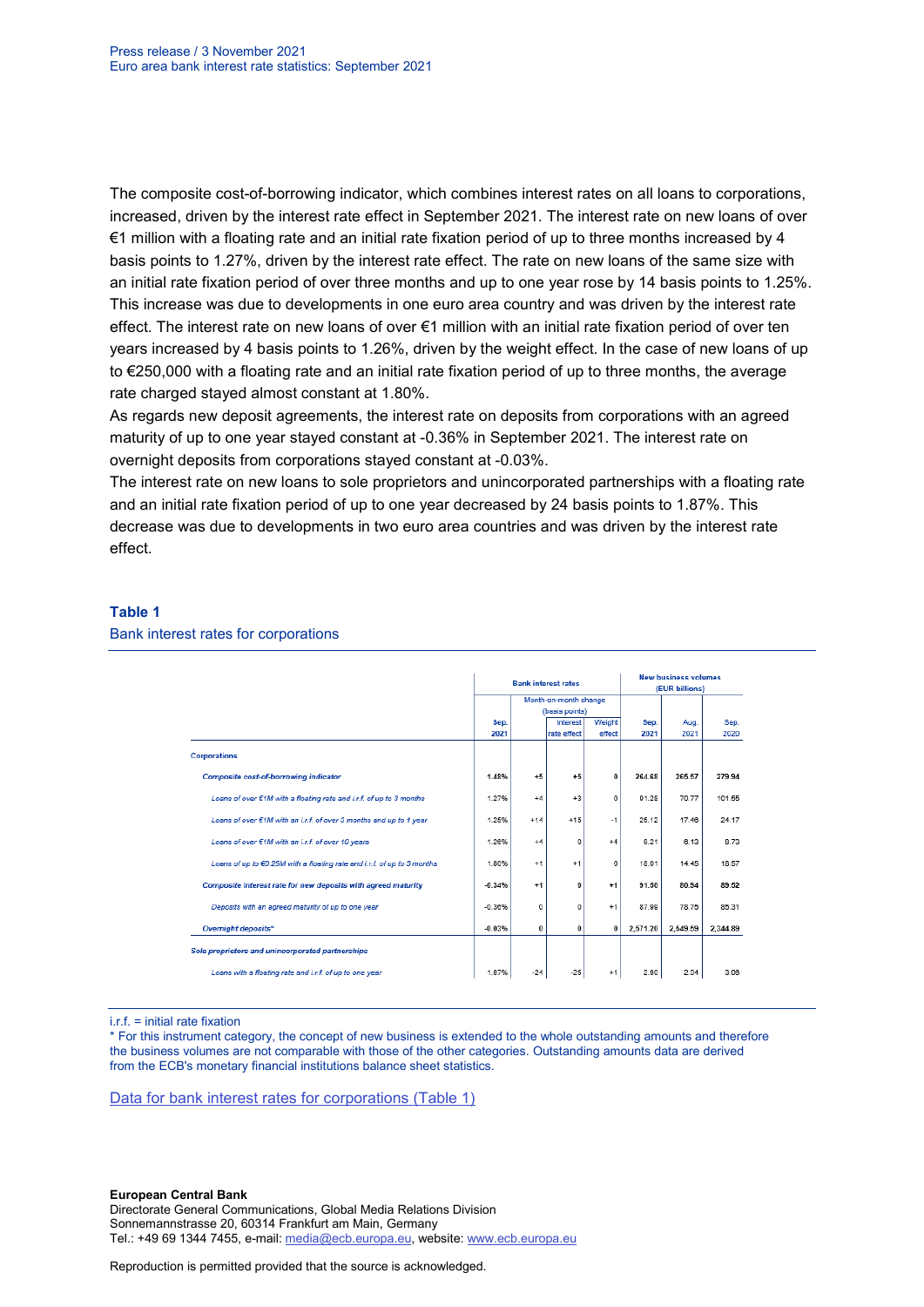## Bank interest rates for households

## **Chart 2**

Bank interest rates on new loans to, and deposits from, euro area households

#### (percentages per annum)



[Data for cost of borrowing and deposit interest rate for households \(Chart 2\)](http://sdw.ecb.europa.eu/browseSelection.do?type=series&q=MIR.M.U2.B.L22.A.R.A.2250.EUR.N+MIR.M.U2.B.A2C.AM.R.A.2250.EUR.N+MIR.M.U2.B.L21.A.R.A.2250.EUR.N&node=SEARCHRESULTS)

The composite cost-of-borrowing indicator, which combines interest rates on all loans to households for house purchase, remained broadly unchanged in September 2021. The interest rate on loans for house purchase with a floating rate and an initial rate fixation period of up to one year and the one on housing loans with an initial rate fixation period of over one and up to five years remained broadly unchanged at 1.32% and 1.46%, respectively. The rate on loans for house purchase with an initial rate fixation period of over five and up to ten years stayed constant at 1.25%. The interest rate on housing loans with an initial rate fixation period of over ten years remained broadly unchanged at 1.29%. In the same period the interest rate on new loans to households for consumption fell by 8 basis points to 5.26%, driven by the interest rate effect.

As regards new deposits from households, the interest rate on deposits with an agreed maturity of up to one year and the one on deposits redeemable at three months' notice showed no change at 0.15%

Directorate General Communications, Global Media Relations Division Sonnemannstrasse 20, 60314 Frankfurt am Main, Germany Tel.: +49 69 1344 7455, e-mail: [media@ecb.europa.eu,](mailto:media@ecb.europa.eu) website: [www.ecb.europa.eu](http://www.ecb.europa.eu/)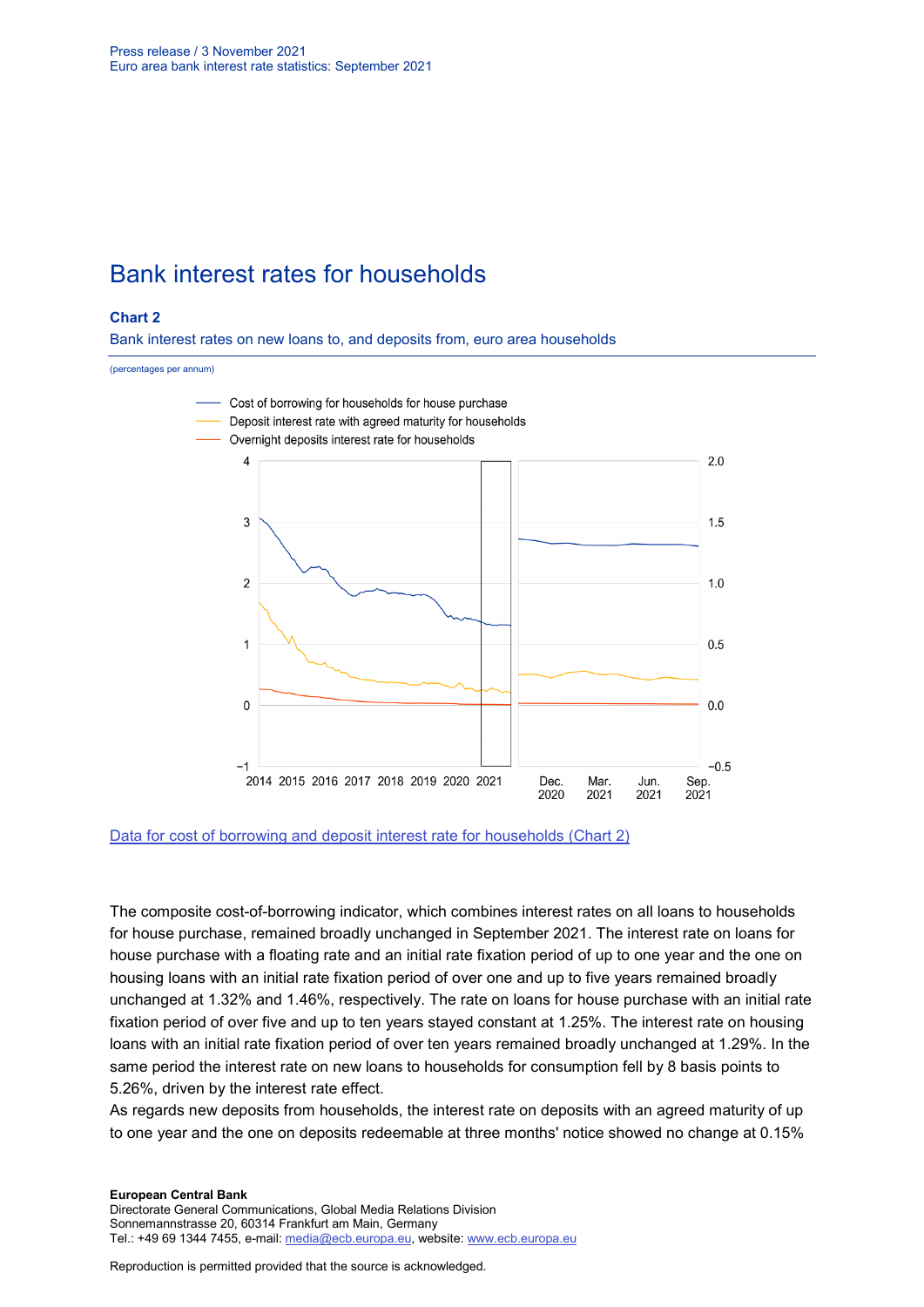and 0.34%, respectively. The interest rate on overnight deposits from households stayed constant at 0.01%.

## **Table 2**

Bank interest rates for households

|                                                                               |              |                                         | <b>Bank interest rates</b> | <b>New business volumes</b><br>(EUR billions) |              |                            |              |
|-------------------------------------------------------------------------------|--------------|-----------------------------------------|----------------------------|-----------------------------------------------|--------------|----------------------------|--------------|
|                                                                               |              | Month-on-month change<br>(basis points) |                            |                                               |              |                            |              |
|                                                                               | Sep.<br>2021 |                                         | Interest<br>rate effect    | Weight<br>effect                              | Sep.<br>2021 | Aug.<br>2021               | Sep.<br>2020 |
| <b>Households</b>                                                             |              |                                         |                            |                                               |              |                            |              |
| Composite cost-of-borrowing indicator for house purchase                      | 1.30%        | $-1$                                    | $-1$                       | 0                                             | 84.41        | 84.16                      | 77.19        |
| Loans for house purchase with a floating rate and an i.r.f. of up to one year | 1.32%        | -2                                      | $-1$                       | 0                                             | 12.40        | 11.33                      | 12.84        |
| Loans for house purchase with an i.r.f. of over one and up to five years      | 1.46%        | $-1$                                    | $-3$                       | $+2$                                          | 6.86         | 6.44                       | 6.42         |
| Loans for house purchase with an i.r.f. of over five and up to ten years      | 1.25%        | 0                                       | $-2$                       | $+2$                                          | 13.18        | 13.50                      | 12.47        |
| Loans for house purchase with an i.r.f. of over ten years                     | 1.29%        | $+1$                                    | $-1$                       | $+2$                                          | 49.79        | 48.35                      | 49.06        |
| <b>Loans for consumption</b>                                                  | 5.26%        | -8                                      | -8                         | $+1$                                          | 23.22        | 20.22                      | 22.97        |
| Composite interest rate for new deposits with agreed maturity                 | 0.21%        | -1                                      | $\bf{0}$                   | $-1$                                          | 26.67        | 24.77                      | 35.98        |
| Deposits with an agreed maturity of up to one year                            | 0.15%        | 0                                       | 0                          | 0                                             | 22.00        | 20.03                      | 28.85        |
| Deposits redeemable at notice of up to three months*                          | 0.34%        | 0                                       | $\bf{0}$                   | 0                                             |              | 2,432.38 2,431.26 2,358.99 |              |
| Overnight deposits <sup>**</sup>                                              | 0.01%        | 0                                       | $\bf{0}$                   | 0                                             |              | 5.182.17 5.168.58 4.699.08 |              |

i.r.f. = initial rate fixation

\* For this instrument category, the concept of new business is extended to the whole outstanding amounts and therefore the business volumes are not comparable with those of the other categories; deposits placed by households and corporations are allocated to the household sector. Outstanding amounts data are derived from the ECB's monetary financial institutions balance sheet statistics.

\*\* For this instrument category, the concept of new business is extended to the whole outstanding amounts and therefore the business volumes are not comparable with those of the other categories. Outstanding amounts data are derived from the ECB's monetary financial institutions balance sheet statistics.

[Data for bank interest rates for households \(Table 2\)](http://sdw.ecb.europa.eu/browseSelection.do?type=series&q=MIR.M.U2.B.A2C.AM.R.A.2250.EUR.N%2cMIR.M.U2.B.A2C.F.R.A.2250.EUR.N%2cMIR.M.U2.B.A2C.P.R.A.2250.EUR.N%2cMIR.M.U2.B.A2B.A.R.A.2250.EUR.N%2cMIR.M.U2.B.A2C.I.R.A.2250.EUR.N%2cMIR.M.U2.B.A2C.O.R.A.2250.EUR.N%2cMIR.M.U2.B.L22.F.R.A.2250.EUR.N%2cMIR.M.U2.B.L23.D.R.A.2250.EUR.N%2cMIR.M.U2.B.L22.A.R.A.2250.EUR.N%2cMIR.M.U2.B.L21.A.R.A.2250.EUR.N&node=SEARCHRESULTS&ec=&oc=&rc=&cv=&pb=&dc=&df=)

## Further information

Tables containing further breakdowns of bank interest rate statistics, including the composite cost-ofborrowing indicators for all euro area countries, are available from the ECB's [Statistical Data](http://sdw.ecb.europa.eu/reports.do?node=1000002880)  [Warehouse.](http://sdw.ecb.europa.eu/reports.do?node=1000002880) A subset is visually presented at [www.euro-area-statistics.org.](http://www.euro-area-statistics.org/) The full set of bank interest rate statistics for both the euro area and individual countries can be downloaded from [SDW.](http://sdw.ecb.europa.eu/browse.do?node=9691123) More information, including the release calendar, is available under "Bank interest rates" in the statistics section of the [ECB's website.](http://www.ecb.europa.eu/stats/financial_markets_and_interest_rates/bank_interest_rates/mfi_interest_rates/html/index.en.html)

**For media queries, please contact [Philippe Rispal,](mailto:Philippe.Rispal@ecb.europa.eu) tel.: +49 69 1344 5482**